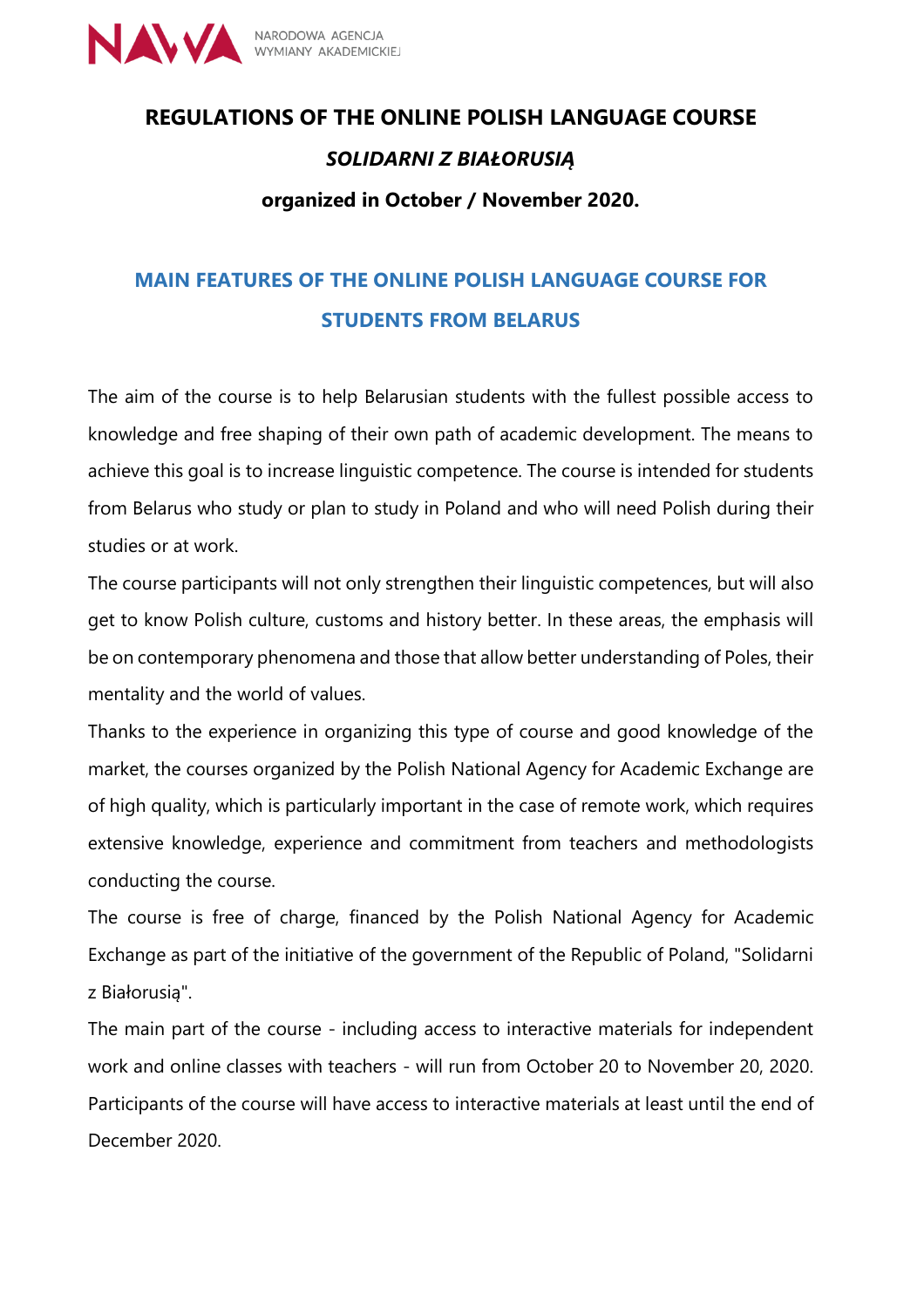

#### **PARTICIPATION IN THE ONLINE POLISH LANGUAGE COURSE**

1. Application for participation in the course can be sent by any citizen of Belarus who is a student by completing the form available on the website: <https://nawa.gov.pl/en/application-form-solidarni-z-bialorusia> by October 15, 2020, by 15:00 local time in Warsaw.

2. In the case of a greater number of applications than places, the course will be offered first to persons recommended by the Polish university, the Embassy of the Republic of Poland in Minsk or the Polish Institute in Minsk. The motivation to learn Polish, as described by the candidates, will also be of great importance.

The passing of the recommendation is made by sending an e-mail from the address containing the official domain of the recommending institution (Embassy of the Republic of Poland, the University, the Polish Institute) a list of recommended persons including their first and last names and e-mail addresses to the address [kursletni@nawa.gov.pl.](mailto:kursletni@nawa.gov.pl) Recommendations should be sent by October 15, 2020.

3. As part of the course, each participant will have access to:

a) interactive materials for independent work (on average 60 hours of study at one level),

b) minimum 10 hours online classes with a teacher,

c) forums for communication with teachers, methodologists and other course participants,

d) technical and teaching support,

e) additional classes and lectures showing Polish culture and history,

f) language games.

At the end of the course, all participants who actively participated in the course will receive certificates.

Before the start of the main part of the course, participants will pass a placement test to ensure that they are placed at the appropriate level - from A1 to C2. Thanks to this, the course will be tailored as precisely as possible to the needs of the participants.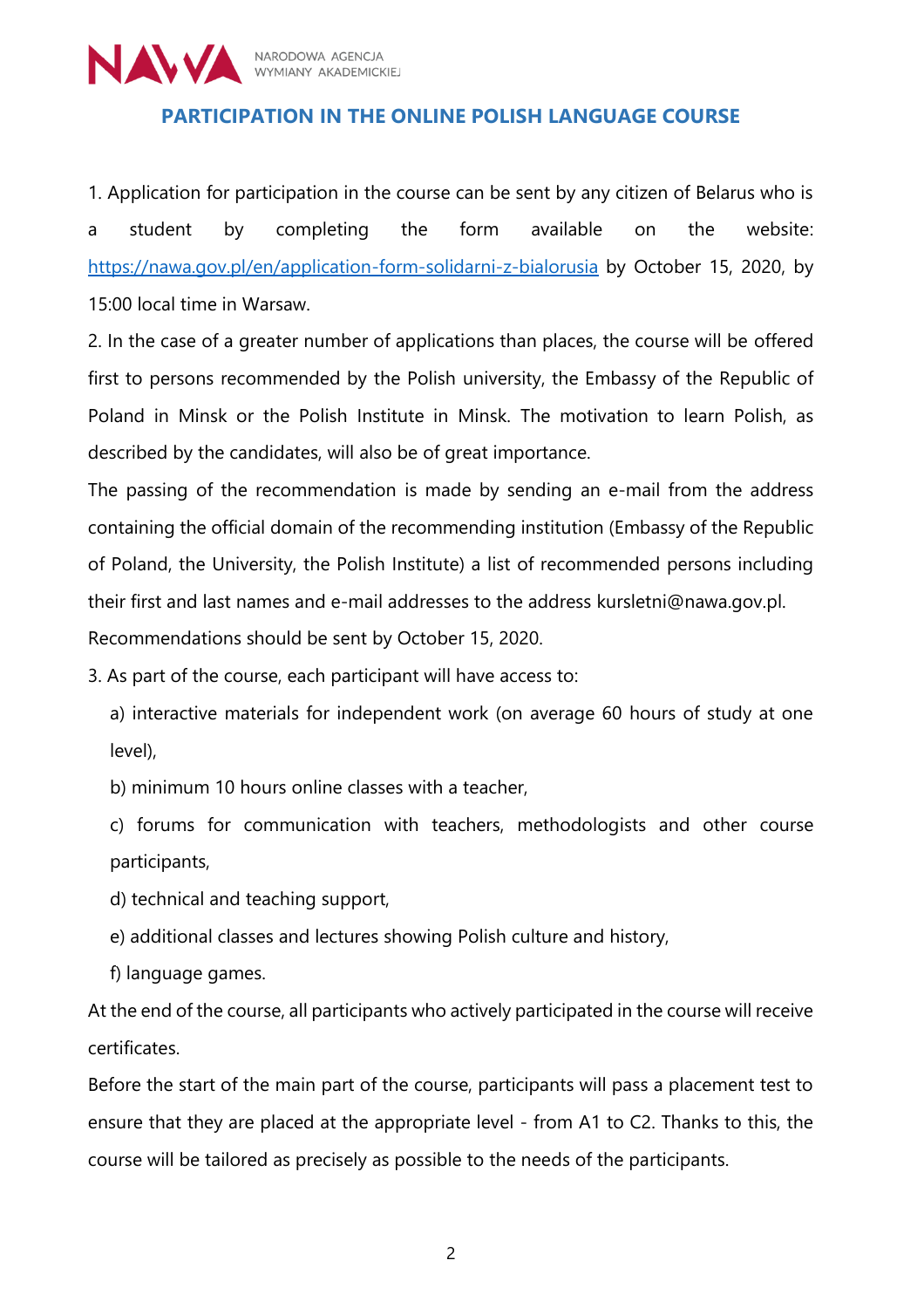

4. Responsibilities of the course participant:

a) completing the online placement test within the time limit indicated in the e-mail that will be sent to all persons qualified for the course,

b) attendance of not less than 50% during classes with a teacher,

c) completing at least 25% of exercises in interactive materials for a given language level of the course,

d) completing an on-line questionnaire, access to which will be given after the end of the course.

## **PERSONAL DATA PROTECTION**

1. NAWA is the administrator of the personal data of the course participants<sup>1</sup>.

2. Personal data of the course participants will be used to register Belarusian citizens for the course organized under the initiative "Solidarni z Białorusią" (legal basis - Article 6 (1) (e) of the GDPR) - "task carried out in the public interest".

3. The provision of data is voluntary, but necessary to register for the course. Refusal to provide data means the inability to participate in the course.

4. The data will not be used to make decisions based solely on the automated processing of personal data, including profiling within the meaning of art. 22 GDPR.

5. Data of:

 $\overline{a}$ 

a. people who fill out the application form on the website: <https://nawa.gov.pl/en/application-form-solidarni-z-bialorusia> and are accepted for the course - will be used for the duration of the course and active access to online materials,

b. other people who will not be qualified for the course - will be removed immediately after the end of the course.

 $1$  In terms of data processed in the ICT system (Article 14 of the Act of July 7, 2017. on the Polish National Agency for Academic Exchange), the administrator is the Director of the Polish National Agency for Academic Exchange.